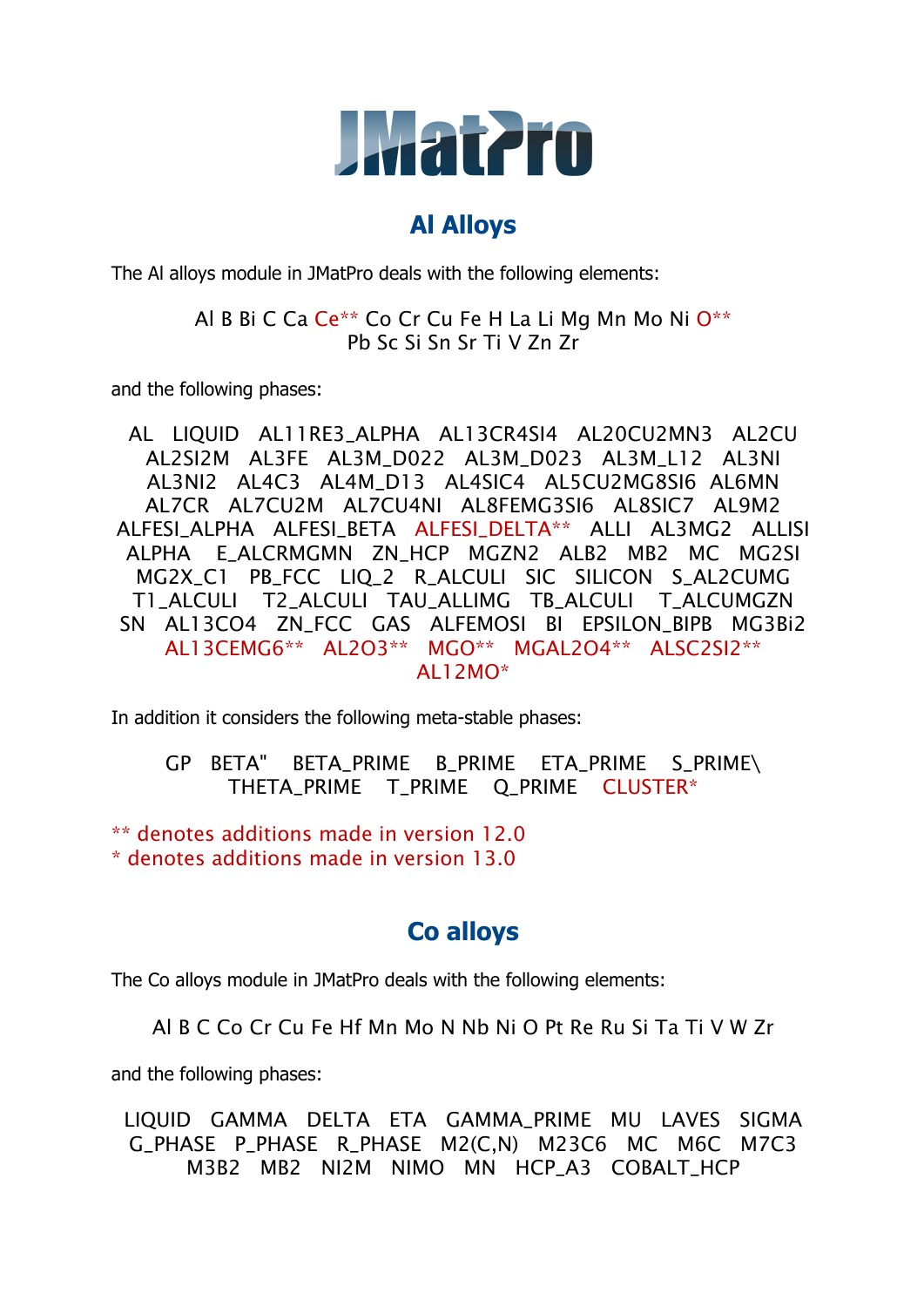

#### **Fe alloys**

The Fe alloys module in JMatPro deals with the following elements:

Al B C Co Cr Cu Fe Mg Mn Mo N Nb Ni O P S Si Ta Ti V W

and the following phases:

LIQUID AUSTENITE FERRITE CEMENTITE CHI DELTA ETA LAVES GRAPHITE M2(C,N) M(C,N) M23C6 M3C2 M7C3 M6C MC\_SHP CR2B FE2B FE3B M3B2 MB2\_C32 M2O3 M3O4 M2SIO4 M2P M3P MG3N2 MGS MNS MOP MO\_B2 MS\_B81 MULLITE ALN (FE,NI)AL FE4N FETIP G\_PHASE MU\_PHASE PI\_PHASE R\_PHASE SIGMA SIO2 SPINEL AB2O4 TI4C2S2 Z PHASE MN BN CU ALPHA\_CR KSI\_CARBIDE GAS KAPPA OMEGA

Important: this list includes all the phases and elements available for Fe alloys as a whole. For the JMatPro sub-modules General Steels, Stainless Steels and Cast Iron these are reduced to sets limited to elements and phases relevant to the material type. For more details on this please evaluate the demo version of JMatPro.

## **Mg alloys**

The Mg alloys module in JMatPro deals with the following elements:

Ag Al Ca Ce Cu Fe Gd La Mg Mn Nd Sc Si Sn Sr Y Zn Zr

and the following phases:

LIQUID MG MG2CU MGZN2 MG2CA MG(CU,ZN)2 AL2RE MG12RE MG17SR2 MG24RE5 MG2ZN3 MG3RE D03 MG41RE5 MG5RE MGZN MG17AL12 AL11MN4 AL11RE3\_ALPHA AL2FE AL2ZR AL3FE AL3RE\_D019 AL3ZR AL4MN AL4M\_D13 AL5FE2 AL8MN5 FE ALPHA\_MN BETA\_MN PHI\_ALMGZN Q\_AL7CU3MG6 T\_ALCUMGZN ALPHA\_ZR MG7ZN3 MG2SN CA2SN CA2MG6ZN3 CA2MG5ZN13 MG4AG MG7RE I\_MGREZN Z\_MGYZN MG2SI T\_MGZNCE W\_MGREZN X\_MGREZN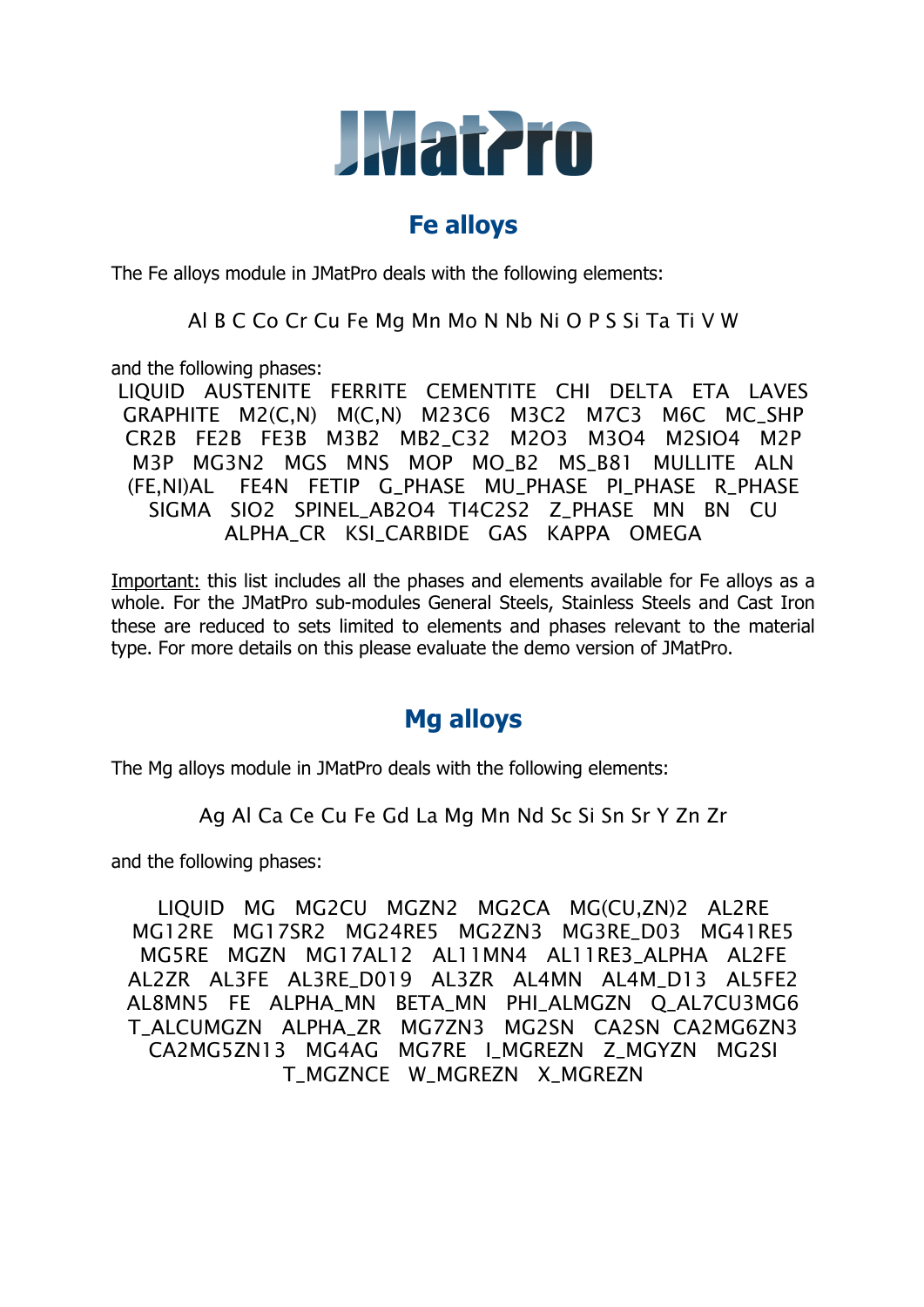

## **Ni alloys**

The Ni alloys module in JMatPro deals with the following elements:

Al B C Co Cr Cu Fe Hf Mn Mo N Nb Ni O Pt Re Ru Si Ta Ti V W Zr

and the following phases:

LIQUID GAMMA GAMMA\_PRIME GAMMA" DELTA ETA LAVES MU SIGMA GRAPHITE G\_PHASE MC M2(C,N) M23C6 M6C M7C3 M2B\_ORTH M2B\_TETR M3B2 M3B MB2 MB\_ORTH M3O4 M2O3 M2SIO4 MO\_B2 MULLITE NI2M NI5M NI3SI\_H NI5SI2 NI7M2 NIMO PI\_PHASE P\_PHASE R\_PHASE SIO2 SPINEL\_AB2O4 Z\_PHASE NIAL LIQUID\_O MN HCP\_A3 COBALT\_HCP PTAL PT2AL\_H PT2AL\_L PT3AL PT5AL3 L10 NI4MO BCC CR3NI5SI2 CR5B3 CR3X\_A15 ALN NIW\* NI6SI2B\*

\* denotes additions made in version 13.0

## **Ti alloys**

The Ti alloys module in JMatPro deals with the following elements:

Al B C Cr Cu Fe H Mn Mo N Nb Ni O Re Ru Si Sn Ta Ti V Zr

and the following phases:

LIQUID ALPHA BETA LAVES MC ALPHA\_TIMN BETA\_TIMN C15 FCC CHI\_A12 GAS TIB2 TIH2 SIC TI2CU TI2NI TI3AL TI5SI3 TIB TIM\_B2 TIZRSI

## **Zr alloys**

The Zr alloys module in JMatPro deals with the following elements:

C Cr Fe H Hf N Nb Ni O Si Sn Zr

and the following phases:

LIQUID ALPHA BETA LAVES ZR(C,N) ZR2M ZR2SI ZR3FE ZR3SI ZR3SI2 ZR5FE4NB ZR7FESN2 ZRSN2 ZR4SN A5B3 C15\_FCC MH2